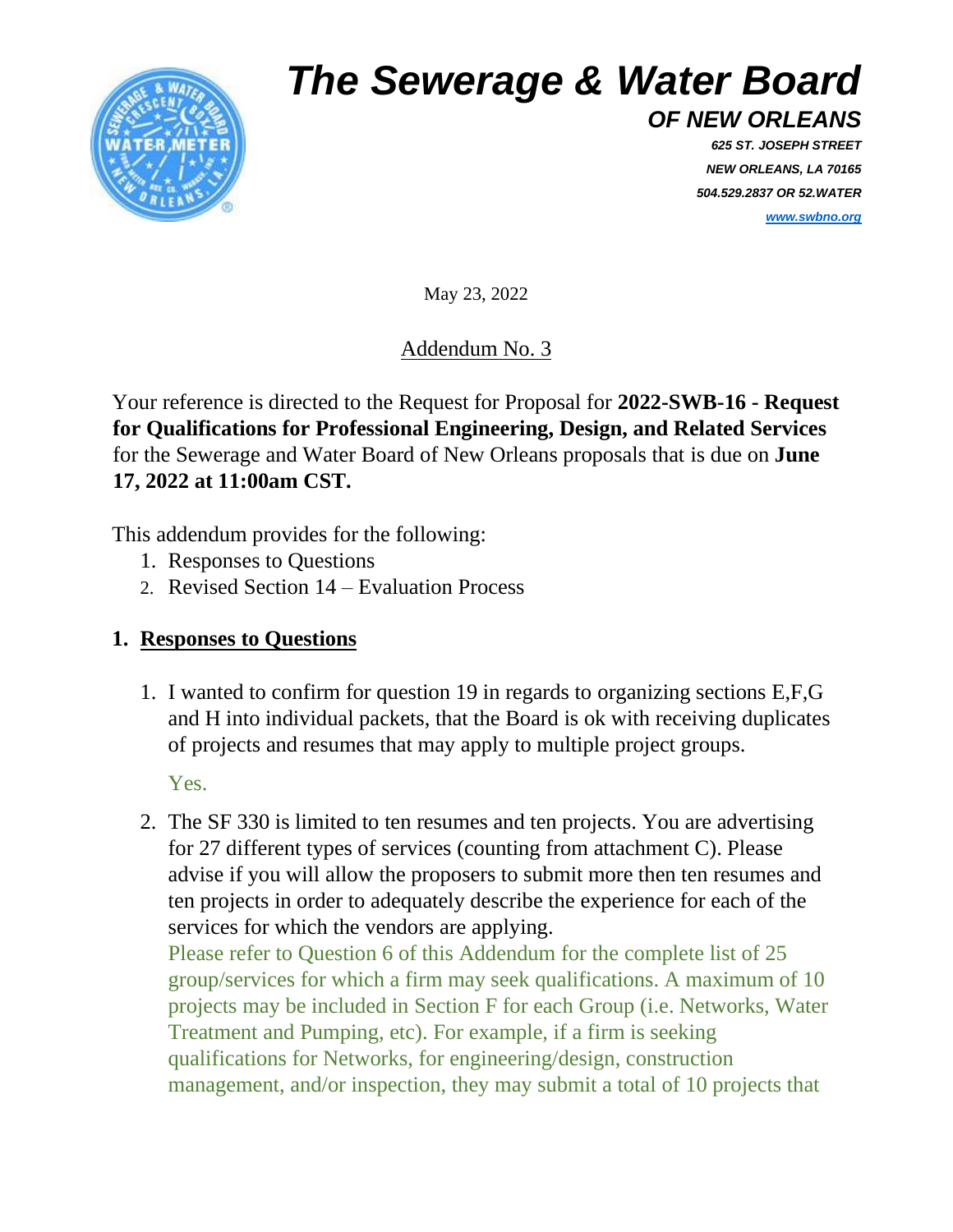demonstrate qualification for all of the services in that group. If they also wish to seek qualification Water Treatment and Pumping, for any/all services, another 10 projects may be submitted.

3. If we are planning to submit for more than one project group and are printing this out to give to you, do the E, F, G, H individual 'packets' for multiple project groups need to be bound separately? or can they be put together with the rest of the SF 330? All packets should be submitted as part of one large SF330 submittal, with a tab or cover page or similar visual marker to denote the change from one

packet to another. Bound packets are not required. 4. In the response to question 29 of addendum 1 the board stated that projects included in Section F of SF330 needed to be completed within the past 10

- years. The scoring criteria for "specialized experience and technical work competence in similar work" states that work would be done within the past 7 years. Can the S&WB clarify how the selection committee would adjust scoring if projects were completed between 7 and 10 years ago? See below.
- 5. Is there going to be a separate list for Engineering and Design Services, Construction Management and Inspection Services? For example, if a consultant plans to submit on project group 1: Networks, and intends to qualify for all three types of services (Engineering and Design Services, Construction Management and Inspection) will they be required to submit 3 separate SF-330 sections E-H for all 3 service types? Or will 1 SF330 per project group suffice if it shows the firms qualifications for all 3 service types?

One comprehensive SF-330 submission is allowed per firm. However, please organize Sections E, F, G, and H (if applicable) into individual 'packets' for each Project Group identified, with information sufficient to qualify for all services requested.

6. In addendum 2, item 20, you reference 18 different lists for qualified firms. Can you please elaborate on what this is specifically in reference to and what the 18 lists will be?

The correct number of lists is 25 and includes the following. All previous references to 18 lists should be replaced with this list of 25.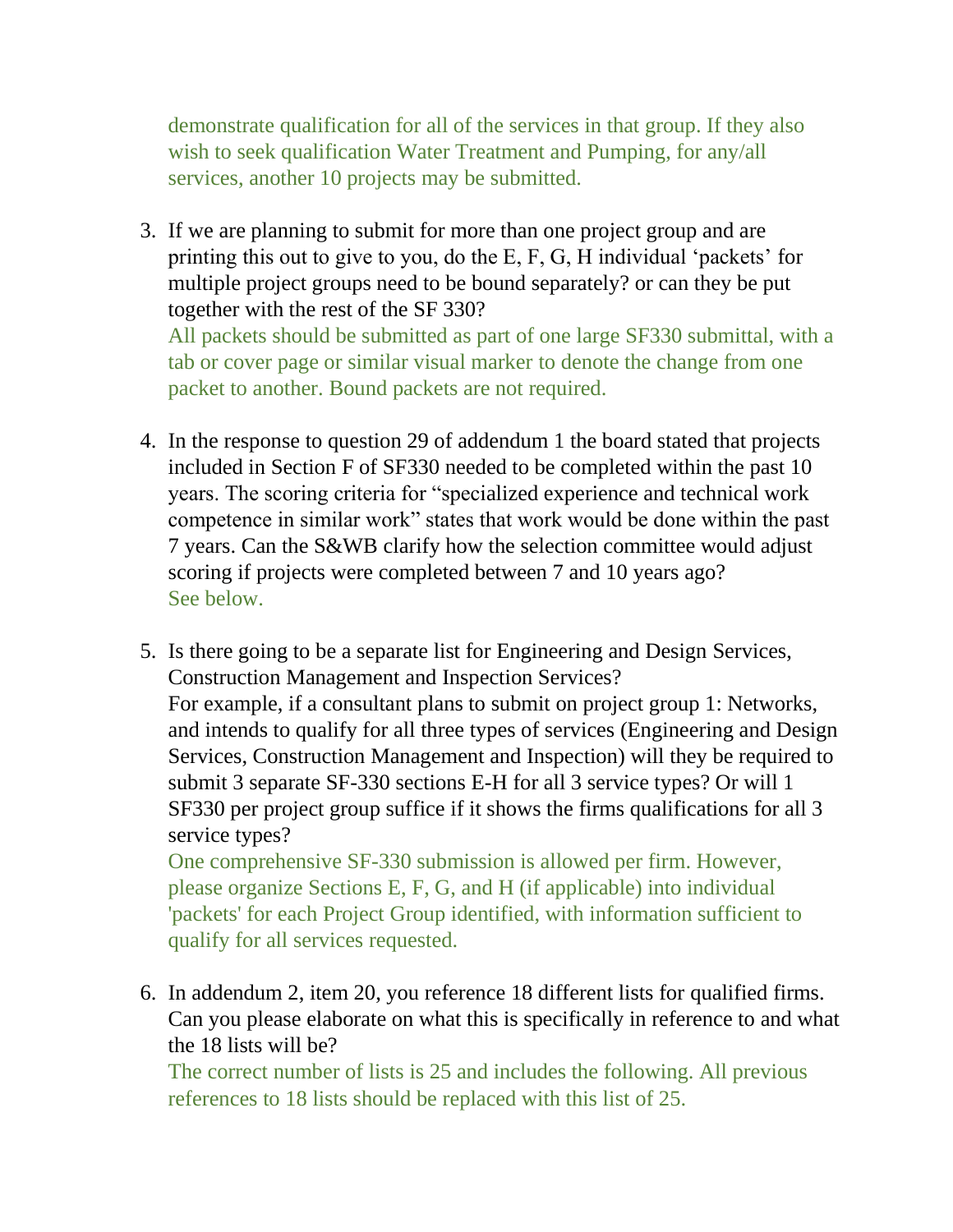- 1A. Networks- Engineering and Design
- 1B. Networks- Construction Management
- 1C. Networks- Inspection
- 2A. Water Treatment and Pumping- Engineering and Design
- 2B. Water Treatment and Pumping- Construction Management
- 2C. Water Treatment and Pumping- Inspection
- 3A. Wastewater Treatment and Pumping- Engineering and Design
- 3B. Wastewater Treatment and Pumping- Construction Management
- 3C. Wastewater Treatment and Pumping- Inspection
- 4A. Stormwater Management- Engineering and Design
- 4B. Stormwater Management-Construction Management
- 4C. Stormwater Management- Inspection
- 5A. Electrical/Power Systems- Engineering and Design
- 5B. Electrical/Power Systems- Construction Management
- 5C. Electrical/Power Systems- Inspection
- 6A. Facilities/Buildings- Engineering and Design
- 6B. Facilities/Buildings- Construction Management
- 6C. Facilities/Buildings- Inspection
- 7A. SCADA and Instrumentation/Controls- Engineering and Design
- 7B. SCADA and Instrumentation/Controls- Construction Management
- 7C. SCADA and Instrumentation/Controls- Inspection
- 8A. Geotechnical Engineering- Engineering and Design
- 9D. Program Management- Program Management
- 10E. Technical Consulting- Technical Consulting
- 11F. Planning- Planning Services